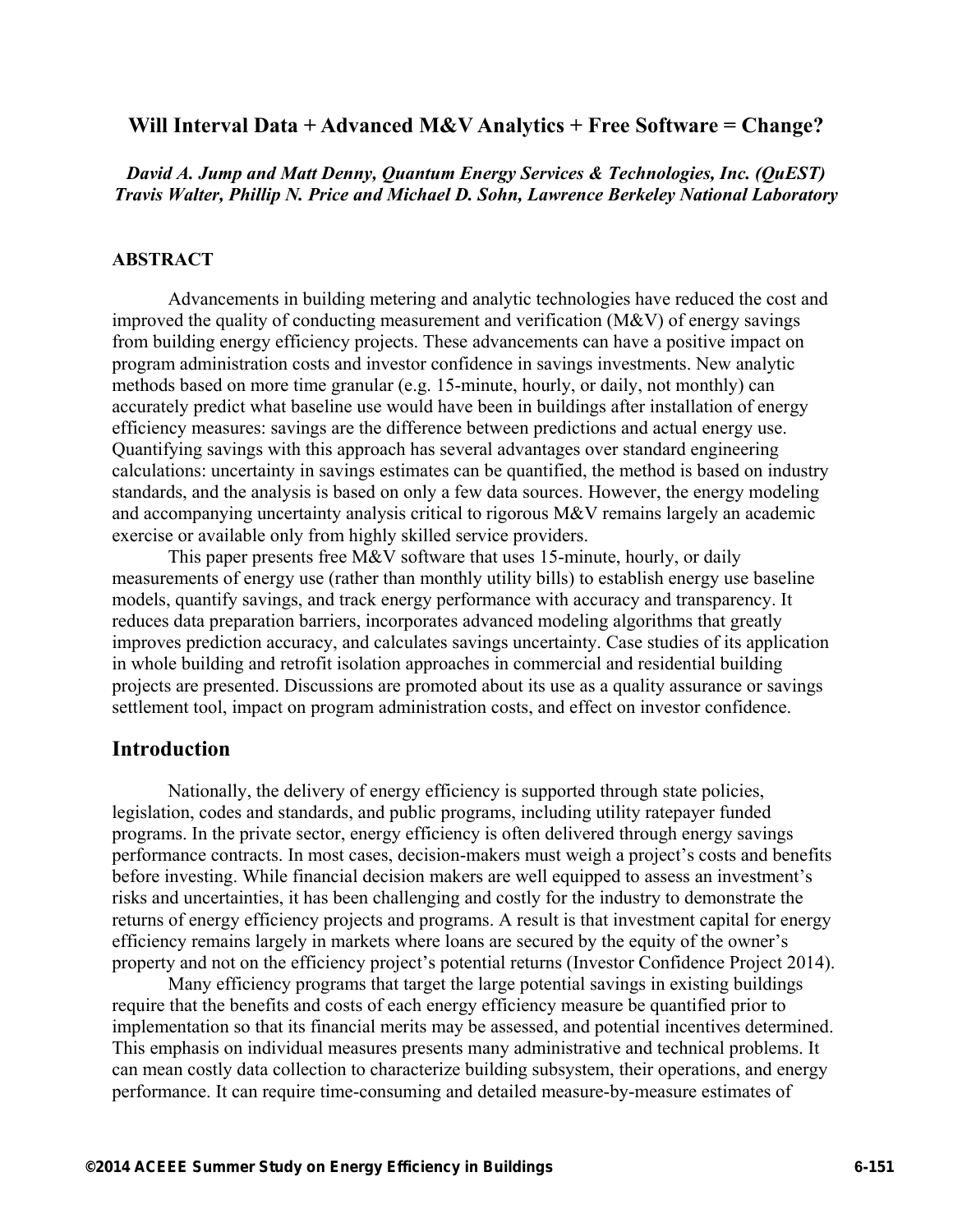savings, often including the lowest-cost measures, such as control system set point adjustments. As there are no industry standard methods for calculating savings for individual measures, much less for multiple measures, savings submittal packages tend to be highly customized, and require technical reviewers with specialized skills. The general individual measure savings calculation practice does not include considerations of risk factors, such as uncertainties in savings and costs. The calculations must often consider additional baselines to account for savings above applicable equipment energy performance standards, for which regulatory agencies allow payment of incentives.

Using these measure-based calculation approaches, several steps are taken to assure savings are realized. Technical review of facility audits and prior-to-installation savings estimations are performed by program administrators. Upon implementation, a large amount of data may be required to verify assumptions about post-implementation operations and performance, with savings calculations corrected to account for actual performance. However much this time consuming and costly process is streamlined, it is still too arduous a process to repeat throughout each measure's expected useful life, hence performance breakdowns can go undetected. Lack of savings persistence is a large factor behind the low realization rates for California's early retro-commissioning programs (SBW 2010).

Verifying savings at the building level quantifies the net energy savings for all installed measures, and addresses many of these cost, accuracy, and administrative issues. Standardized approaches to measurement and verification (M&V), applied using advanced modeling methods and hourly or daily energy use measurements, have been in existence for many years. The Efficiency Valuation Organization (EVO) maintains the International Performance Measurement and Verification Protocol (IPMVP) (EVO 2012), which describes best practices in retrofit isolation and whole building approaches for savings verification. The American Society of Heating, Refrigeration, and Air-conditioning Engineers (ASHRAE) provides Guideline 14 (ASHRAE 2002), which describes technical detail, data requirements, and compliance pathways for verifying savings. Regulatory agencies reference IPMVP for evaluating public-goods funded programs, and while it provides guidance to help stakeholders manage a project's real risks, its methods have yet to become widespread practice.

Advancements in building metering and analytic software are lowering the cost and improving the quality of M&V for energy efficiency projects. Advanced metering systems are producing energy use data in short measurement intervals, from sub hourly to daily (PG&E 2014). Energy modeling methods have been developed to leverage this data for quantifying demand-response savings (Matthieu, et.al., 2011). An M&V software tool ("M&V Tool") funded by the California Energy Commission (CEC) was developed to leverage the increasingly available short time interval energy data, streamline the analysis process, and improve accuracy of the regression-based M&V analysis for quantifying savings. This software, available at www.utonline.org, is expected to facilitate more rigorous and accurate applications of IPMVP and ASHRAE Guideline 14 M&V methods, while reducing data preparation and analysis time. Additional goals include promoting standardization and transparency across projects, and ultimately raising confidence in savings results. This M&V Tool will be described and its applications demonstrated with a few case studies. A discussion of similar software, applications, and potential impacts on program and project designs is provided.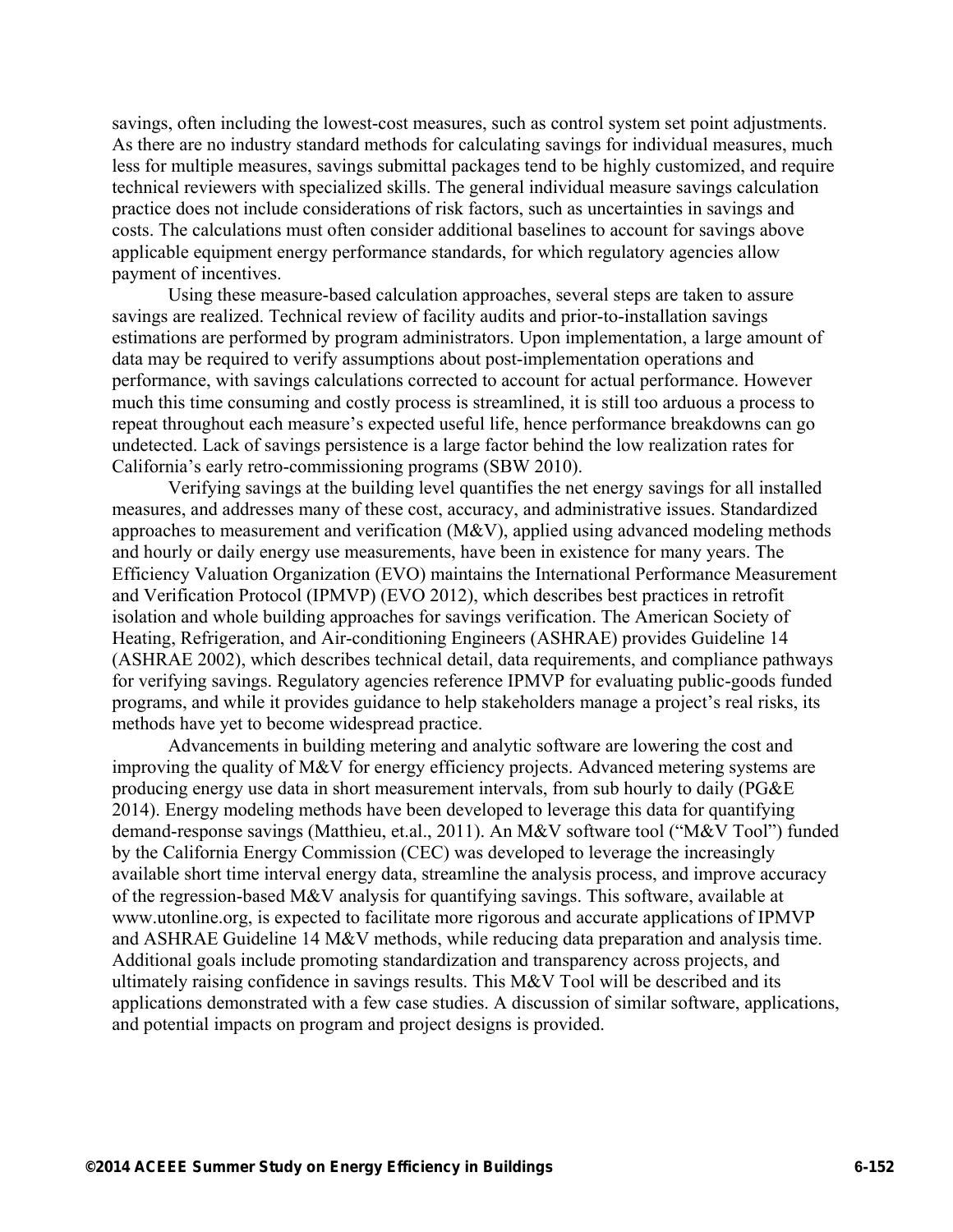# **Brief Background**

While the energy efficiency industry as a whole was still relying on engineering calculations to provide estimates of savings in customized and capital-expense projects, a unique program provided the opportunity to apply regression based M&V analysis to account for actual savings of all installed measures. The Monitoring-Based Commissioning (MBCx) Program available to California's Universities and State Universities in partnership with its Investor Owned Utilities (UC/CSU/IOU Partnership 2005) provided whole-building energy meters to individual campus buildings prior to starting the MBCx projects. Under this program, engineering calculations were used to determine cost effectiveness of more expensive measures, but the low cost measures could be installed directly without energy savings estimates. The net project savings of all installed measures was quantified from analysis of metered energy use. The M&V analysis method was used in several MBCx projects at the University of California at Berkeley and Davis campuses.

At the time, the approach required inverse regression model algorithms to develop statistical relationships between the dependent energy use variables and independent ambient temperature variables. This process was cumbersome and arduous. However, the process of creating baseline and post installation models based on actual energy use provided confidence in the actual savings realized by the project.

The program procedures were eventually adapted to require three months of baseline energy data and three months of post-installation energy data in the M&V analysis. Projects conducted with such M&V in the MBCx program were shown to provide a rigorous check on the estimated savings for the installed measures at the whole building level (Jump et.al., 2007). MBCx projects sampled in evaluation impact studies have consistently returned high realization rates.

MBCx projects conducted over the next six years saw refinements in the process that reduced the time required to complete the M&V analysis from weeks to days. Such refinements included use of available tools, such as the Inverse Model Toolkit (IMT) (ASHRAE 2002). However, the need for a simple, standardized tool was readily apparent.

# **M&V Tool Description**

The M&V Tool was developed to achieve four main goals: (1) enable users to develop accurate regression-based energy models from short-time interval measurements of energy use that is increasingly available from time-of-use and smart meters, as well as from sub metered data from building subsystems, (2) enable the estimation of baseline model and savings uncertainty, (3) reduce the overall time to conduct the M&V analysis, and (4) provide the analysis capability in a widely known and free software package, enabling easy transfer of analysis files among interested parties to facilitate project reviews and promote standardization and transparency. Developmental and testing versions of the Tool have been available since Winter 2013, and the publically available beta release of the Tool became available in April 2014. It has been used in over 30 building efficiency projects by a small but growing number of users.

The first goal to provide the ability to create a statistical energy model based on interval load data was achieved by automating and expanding the model of Mathieu et al. (2011). The model was designed to apply to commercial buildings or to other buildings in which most of the load at a given time is a combination of scheduled loads (controlled by a timer), routinely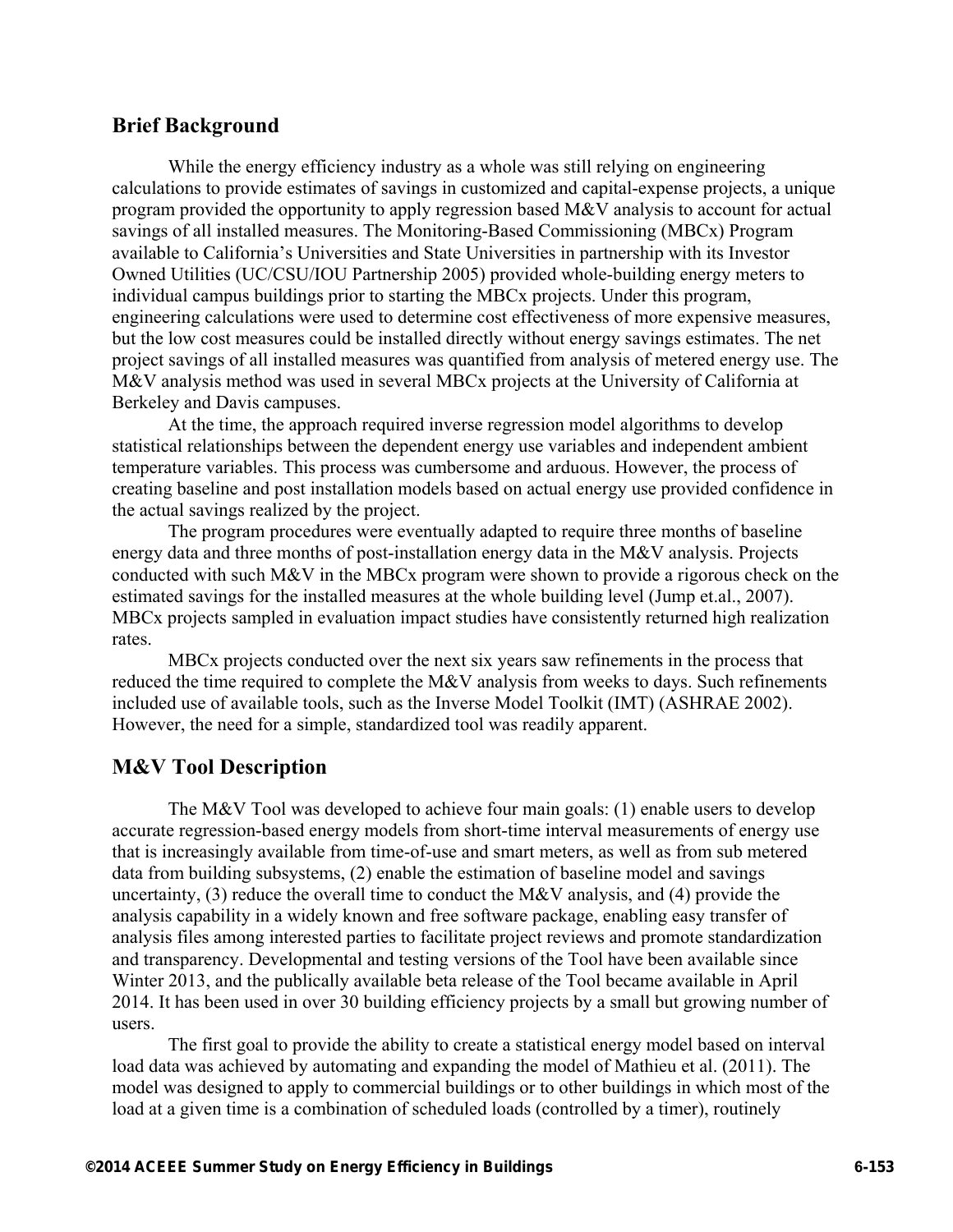occurring loads that recur for long periods, and loads that are predictable from outdoor air temperature as described below. Buildings for which there is substantial load variability that is not scheduled, routine, or predictable from temperature, such as single-family homes that are unoccupied during some evenings and occupied during others, will be fit less well by the model.

Many commercial buildings have an *occupied* mode in which the indoor air temperature is maintained at a comfortable level and an *unoccupied* mode during which the indoor air temperature is either uncontrolled or is maintained only within a broad band. In a typical commercial building, the dependence of load on temperature is a nonlinear function of temperature, and depends on which mode the building is in. In occupied mode, it is common for building load to be positively correlated with outdoor air temperature at high temperatures (when using energy for cooling), negatively correlated at low temperatures (when using energy for heating), and relatively uncorrelated at moderate temperatures (when not using energy for cooling or heating). In unoccupied modes in warmer climates such as in California, load typically has little correlation with outdoor air temperature.

In either mode, there is a recurring time-dependent pattern in addition to the temperature dependence. For example, many office buildings show a pattern of generally increasing electricity consumption starting at 7 a.m., reaching a plateau from the late morning through midafternoon, with a dip at lunchtime, and decreasing consumption starting at 5 p.m. Electricity consumption is often lower on Mondays and Fridays than during the rest of the week and much lower on weekends than on weekdays. For many commercial buildings, the load variability is primarily driven by weather, hour of week, or day of week.

The model that is implemented in the M&V Tool allows different temperature dependence in occupied and unoccupied modes and also accounts for a recurring weekly pattern. The details of both the weekly pattern and the temperature dependence are estimated from historical data. The Tool will model temperature dependence for each hour of the week, so if Friday afternoon has lower loads than other weekday afternoons, the statistical model is able to recognize that pattern.

The second goal was achieved by implementing the procedure described in Walter et al. (2014), which estimated baseline model uncertainty and thus energy savings uncertainty. The uncertainty algorithm is based on a cross-validation methodology that entails partitioning the data into subsets, fitting the model to one subset, and then validating the model with another subset. The data set (e.g., one year of data) was separated into many shorter time intervals (e.g., one month). The model was fit for one interval and used to predict the next interval; the difference between the prediction and the actual load was computed for each time interval; then repeated for each interval in the data set. The result provides a statistical distribution of prediction errors, which was then summarized to quantify the uncertainty in the predictions. Walter et al. (2014) shows that cross-validation is an effective method for computing uncertainty and demonstrates the method by predicting energy use and uncertainty in 17 real commercial buildings.

The third and fourth goals were achieved by adding this M&V analysis capability to an appropriate computational platform. The M&V Tool was developed as an analysis module in Pacific Gas & Electric's version 3 of its Universal Translator software (UT3). Processing speed in UT3 is much faster than previous versions. UT3 provides a platform for uploading the data and conducting data quality checks. UT3 has wizards that recognize data from different sources and file formats, such as popular data logging devices and building energy management system trend files; users need only drag files across the screen to upload the data. Attributes of the data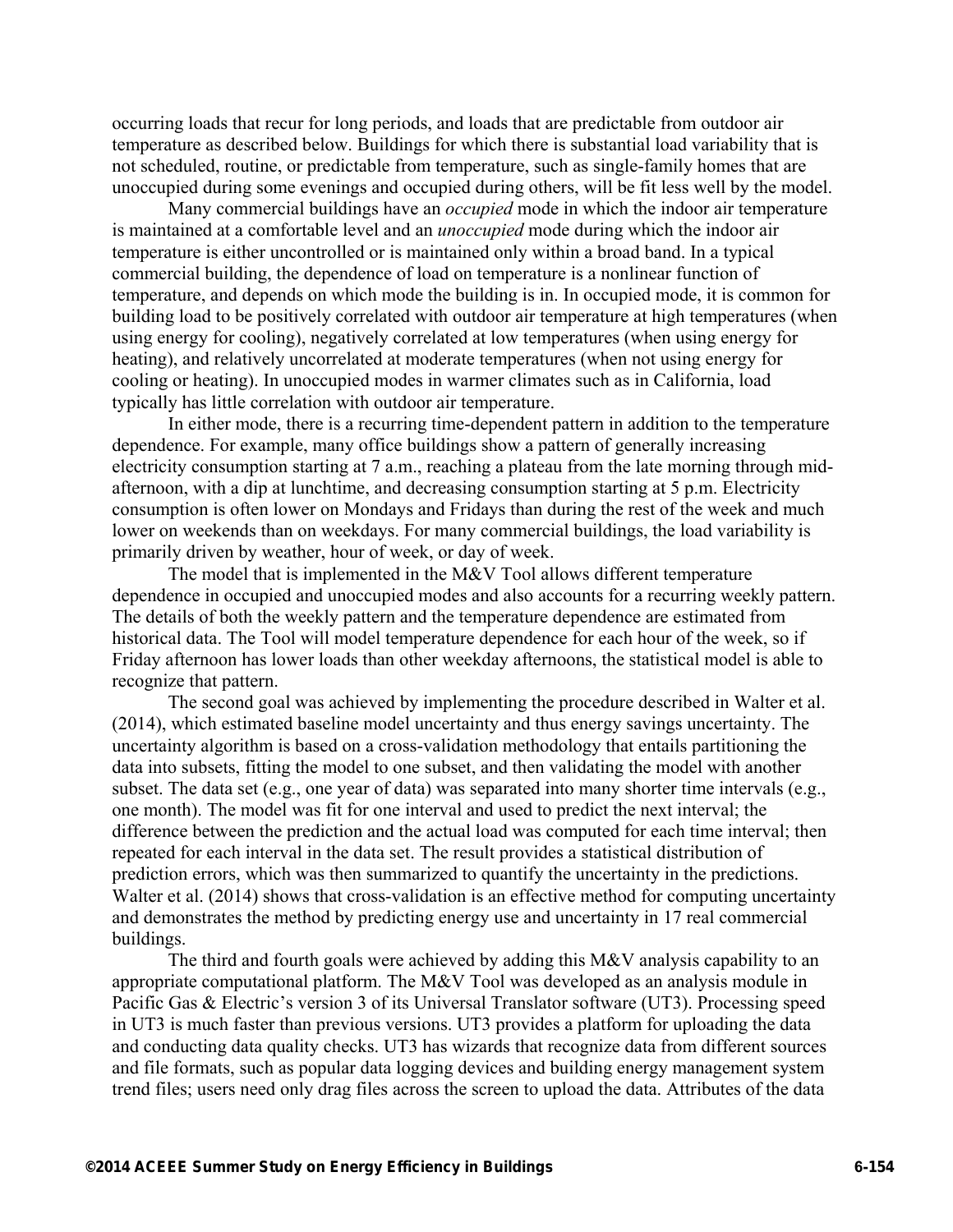files can then be assigned, such as naming the files, adding a description and specifying time interval re-sampling rate (i.e. creating hourly or daily time intervals from the raw data). The user interface facilitates merging of data sets, filtering, applying functions, and charting. Each of these functions is useful in preparing for M&V analysis. All tool charts, data, and model outputs are exportable, for use in other software, spreadsheets, or reports. UT3 allows users to develop analysis modules, providing developer a toolkit to assist in the process.<sup>1</sup> Through its Public Interest Energy Research (PIER) Program, the CEC funded development of the M&V analysis module that has been released with UT3.

The M&V Tool was designed to be integrated with the development and implementation of energy efficiency measures. The data required is building energy use and weather. The Tool currently accepts separate energy and weather data files; however future versions may have capability to assist the user in collecting the weather data. Weather data is readily available from many web-based sources. Prior to measure installation, baseline data is collected, prepared, and a baseline model is developed and assessed. The statistics  $R^2$  and  $CV(RMSE)^2$  are calculated and checked to assure good model 'fit' to the independent variables. The Tool also calculates the uncertainty of the baseline model to allow users to compare it with the expected savings. If the uncertainty is too large or the model fit is poor, users can refine the baseline model, collect more data, or decide on an alternate M&V approach. The Tool allows users to repeat baseline development until a satisfactory model is established.

Figure 1 shows the UT3 user interface with the M&V analysis module open. The module uses the M&V terminology of the IPMVP, and users complete the savings analysis by completing the actions under each tab, called Baseline, Post-Installation, Avoided Energy Use, and Normalized Energy Savings. Actions under Baseline and Post-Installation tabs are similar – the dependent and independent variables and the baseline and post-installation periods are defined. Filters may be used to define analysis bins of similar building operations, or capture anomalous energy behavior for additional analysis. The Model Builder tab shown in Figure 1 allows users to define the type of regression for the selected analysis bin. Selections may include a time and temperature model; a time-only or a temperature-only model, or a simple average. For temperature dependent models, the user may also select the number of line segments used, and how the line segments are defined. Selecting the compute button develops the regression model for the defined analysis bin. The  $R^2$  and CV(RMSE) values are displayed, and various charts are provided to help the user understand how well the model fits the data.

Following a project's installation and enough time to collect post-installation data, the Tool allows users to again upload, merge, re-sample, check data quality, and proceed with the M&V analysis to calculate savings and uncertainty. Savings may be calculated for postinstallation conditions, called Avoided Energy Use, or Normalized Savings may be calculated if a year of typical meteorological (TMY) weather data is available. All of the raw and processed data and analysis work performed is stored in a project file. In addition, all raw and processed data and analysis results are available for export to other software. With the appropriate energy and independent data files available, the time to develop a baseline energy model and conduct a complete savings analysis is less than an hour.

 $\overline{a}$ 

<sup>&</sup>lt;sup>1</sup> Descriptions of the available functions and features of the UT3 are available on the utonline.org website.  $2^2R^2$  is the coefficient of determination, and CV(PMSE) is the coefficient of unition of the root mean can

R<sup>2</sup> is the coefficient of determination, and CV(RMSE) is the coefficient of variation of the root-mean squared error. Generally  $R^2$  values of 0.80 or higher indicate good regression models. Values of CV should be low, typically less than 10%, however there is no industry standard rule, as higher values may be acceptable if the expected savings are also high.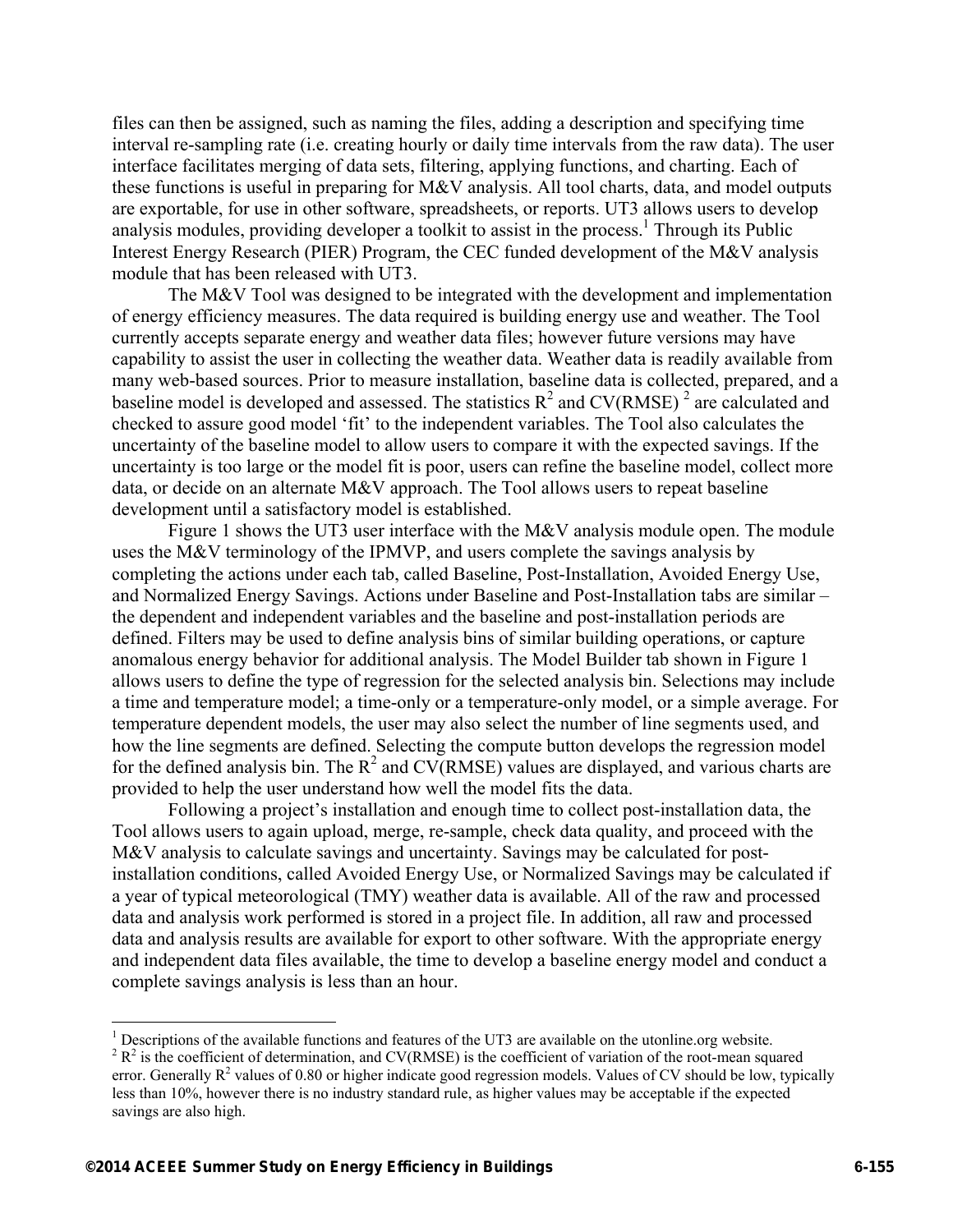| Edit<br>View<br>Import New Help<br>File                                      |                                                           |                                                                                                  |  |  |  |  |  |  |  |  |  |  |
|------------------------------------------------------------------------------|-----------------------------------------------------------|--------------------------------------------------------------------------------------------------|--|--|--|--|--|--|--|--|--|--|
| Open <i>A</i> Print   & Cut <b>The Copy B Paste X Delete</b>   @ Help<br>Rew |                                                           |                                                                                                  |  |  |  |  |  |  |  |  |  |  |
| Project                                                                      | $\bullet$ $\uparrow$ X Measurement $\bullet$ $\uparrow$ X | $4$ $\triangleright$ $\times$<br><b>MV Hourly</b>                                                |  |  |  |  |  |  |  |  |  |  |
| <b>O</b> UT3 Test                                                            | Search:                                                   | Baseline   Post Implementation   Avoided Energy Use   Normalized Energy Savings                  |  |  |  |  |  |  |  |  |  |  |
| <b>B D</b> Sources                                                           |                                                           | Model Builder Model Assembler<br>Variables                                                       |  |  |  |  |  |  |  |  |  |  |
| <b>E</b> Channels                                                            | <b>Analyses</b>                                           | WD-WE<br><b>Filter:</b>                                                                          |  |  |  |  |  |  |  |  |  |  |
| <b>Tools</b>                                                                 | <b>H</b> MV Hourly                                        |                                                                                                  |  |  |  |  |  |  |  |  |  |  |
| <b>E</b> MI Charts                                                           |                                                           | Default<br><b>Bins:</b>                                                                          |  |  |  |  |  |  |  |  |  |  |
| <b>E</b> <i>d</i> Analyses                                                   |                                                           | V Weekday                                                                                        |  |  |  |  |  |  |  |  |  |  |
| <b>Control Loop Diagnostics</b>                                              |                                                           |                                                                                                  |  |  |  |  |  |  |  |  |  |  |
| Dual Duct Air Handling Unit Fau                                              |                                                           | For each selected Bin, configure a Model. All Models are segmented linear, except the quadratic. |  |  |  |  |  |  |  |  |  |  |
| <b>Dual Duct Terminal Fault Detect</b>                                       |                                                           | Weekday Default                                                                                  |  |  |  |  |  |  |  |  |  |  |
| <b>Fan Coil Fault Detection</b>                                              |                                                           | Time and independent variable<br>Model Type:                                                     |  |  |  |  |  |  |  |  |  |  |
| <b>Fans And System Curves</b><br><b>Light Load</b>                           |                                                           |                                                                                                  |  |  |  |  |  |  |  |  |  |  |
| <b>Measurement And Verification</b>                                          |                                                           | Independent Model: Equal size linear segments                                                    |  |  |  |  |  |  |  |  |  |  |
| <b>Plug Load</b>                                                             |                                                           | 즉<br>Segment Count: 6<br>Slope at Ends                                                           |  |  |  |  |  |  |  |  |  |  |
| <b>Psychrometric Calculator</b>                                              |                                                           |                                                                                                  |  |  |  |  |  |  |  |  |  |  |
| Setpoint                                                                     |                                                           | R <sup>2</sup> : 0.9539 CV-RMSE: 9.89%<br>Details<br>Compute                                     |  |  |  |  |  |  |  |  |  |  |
| Single Duct Air Handling Unit Fa                                             | Chart: Independent, Dependent, and Predicted              |                                                                                                  |  |  |  |  |  |  |  |  |  |  |
| Single Duct Terminal Fault Deter                                             |                                                           |                                                                                                  |  |  |  |  |  |  |  |  |  |  |
| <b>Ill</b> Chatlatine<br>m.                                                  |                                                           | ■ダーツ◆中ヶ月記笑回日●少<br>Hn                                                                             |  |  |  |  |  |  |  |  |  |  |
| MeasurementAndVerification P ~<br>$\mathbf{a}$                               |                                                           | Independent, Dependent, and Predicted                                                            |  |  |  |  |  |  |  |  |  |  |
| <b>Basic</b>                                                                 |                                                           | 90<br>660                                                                                        |  |  |  |  |  |  |  |  |  |  |
| <b>Description</b>                                                           |                                                           |                                                                                                  |  |  |  |  |  |  |  |  |  |  |
| Name<br><b>MV Hourly</b>                                                     |                                                           | Base_OAT<br>60<br>330                                                                            |  |  |  |  |  |  |  |  |  |  |
| <b>Details</b>                                                               |                                                           |                                                                                                  |  |  |  |  |  |  |  |  |  |  |
| Needs Analyze<br>True                                                        |                                                           | 3/30/2008 12:00:00 AM<br>4/6/2008 12:00:00 AM                                                    |  |  |  |  |  |  |  |  |  |  |
| <b>Settings</b>                                                              |                                                           | Time                                                                                             |  |  |  |  |  |  |  |  |  |  |
| <b>Channel Folder</b><br>Hourly                                              |                                                           |                                                                                                  |  |  |  |  |  |  |  |  |  |  |
|                                                                              |                                                           | - Base OAT<br><b>Base Base kW</b><br>MV Hourly.Baseline.Weekday.Predicted                        |  |  |  |  |  |  |  |  |  |  |
|                                                                              |                                                           |                                                                                                  |  |  |  |  |  |  |  |  |  |  |

Figure 1. UT3 with M&V analysis module.

UT3 and its analysis modules are freely available on PG&E's utonline.org website. Test files and a tutorial document are provided to familiarize users with the Tool. Service providers working with owners to improve their building's energy efficiency, can develop and assess baseline models and calculate savings, and pass this analysis on to technical reviewers, who also have access to the Tool, making the process transparent. The M&V analysis may be applied with whole-building energy data, or with building sub meter or sub system usage data. As service providers, technical reviewers, and program impact evaluators gain experience using the Tool, feedback from these stakeholders can formalize the M&V procedure into a standard process.

## **Case Studies**

#### **Case Study #1: Savings Settlement for a Retro-Commissioning Project**

An early version of the M&V Tool was used in 2012 on an MBCx project at the Valley Life Science Building at the University of California, Berkeley. This building is  $420,000$  ft<sup>2</sup> and was constructed in 1930. The building houses a natural history museum as well as several extensive archives of biological materials. The building also has a library, classrooms, lecture halls, offices and many lab areas. A thorough audit was conducted, resulting in the identification of 66 operational improvements across the mechanical systems. Most of the savings for this project came from the four large supply and exhaust fans that served the labs, and operated continuously 24 hours per day, 7 days per week. Based on trends and measurements, it was determined the airflow far exceeded the requirements of the space, causing energy waste. A test and balance contractor was procured to determine the actual flow required at the zone, enabling the fan speeds to be reduced, saving fan, chilled water, and heating energy.

The final saving settlement for this project was entirely based on baseline and postinstallation energy measurement, adhering to IPMVP Option C: Whole Building. The M&V Tool was used to create the baseline and post-installation models that were submitted, along with the Tool to the program's technical reviewer. After a short half hour training session by phone,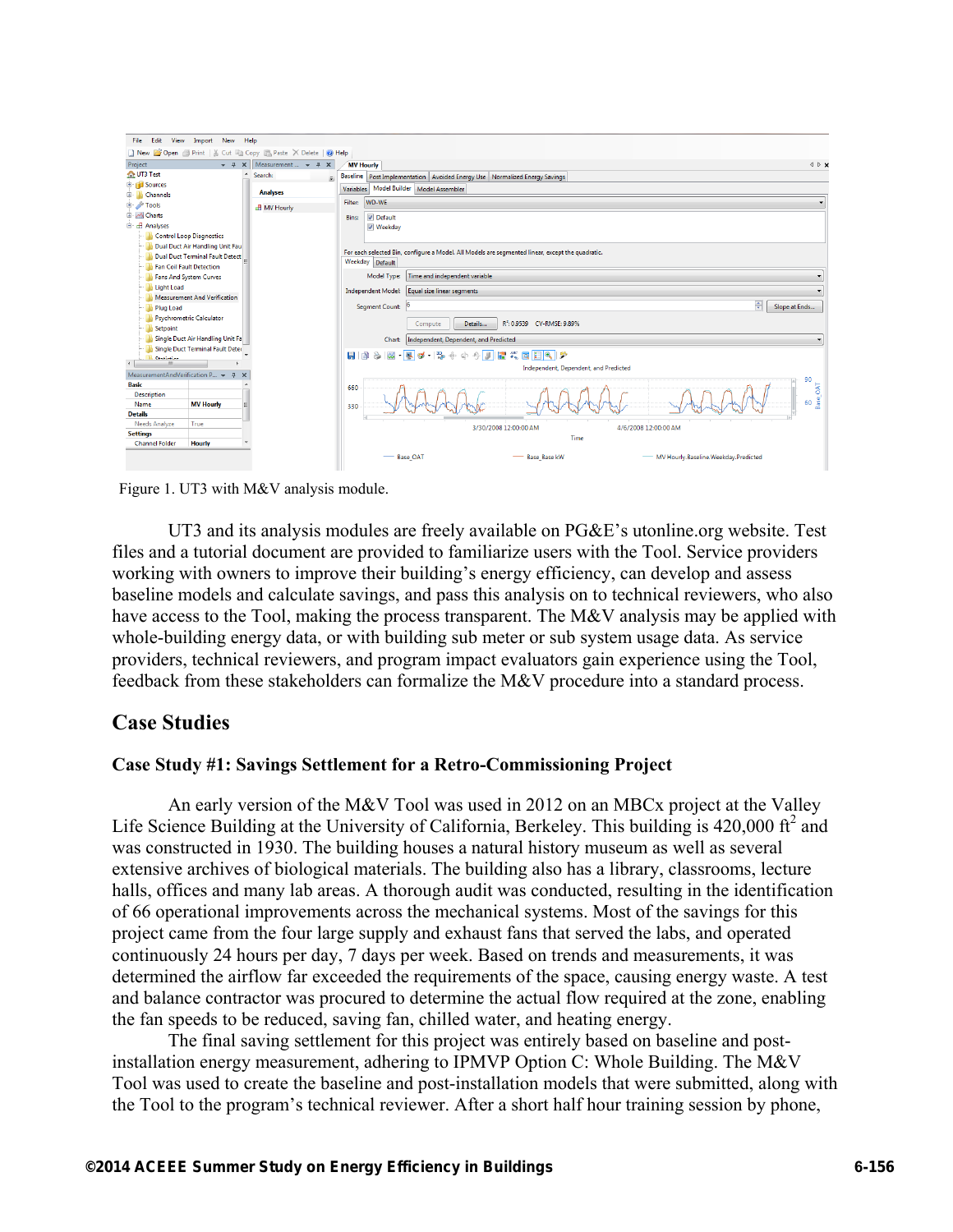the reviewer was able to use the tool to see all components of the models, its fit statistics, and was able to try other models. In the MBCx installation review document, the reviewer reported: "MBCx project savings were calculated using Universal Translator 3 with a new M&V package which makes evaluation of data and extension on an annual basis simpler." The baseline and post-installation energy use as a function of outside air temperature can be seen the scatter chart in Figure 2. This MBCx project resulted in verified savings of 1,900,000 kWh and 46,000 therms.



Figure 2. Scatter chart showing baseline (blue) and post-installation energy use (red), adjusted to typical meteorological year conditions.

#### **Case Study #2: Application in 10 Southern California Residences**

A project using the M&V Tool was completed for ten single-family residences in Southern California Edison's service territory. The purpose of the project was to determine whether robust baseline models and whole-building savings analysis could be developed for lesspredictable single family residences using advanced metering data and ambient temperatures from local weather stations. The efficiency upgrades in the homes included sealing against air infiltration around doors and windows, sealing air leaks in the home's forced-air system ductwork, and adding insulation in the attics, walls and floors to well above code requirements. We were blind to the size, layout and construction of the houses, and to the actual number and type of measures installed. Energy savings estimates were not provided for this exercise, as the project administrator desired to obtain independent results.

The buildings were selected based on availability of data prior to installation of the upgrades. Buildings with twelve months of baseline and post-installation period data were preferred, however as little as 7 months of data was available for one house. The data were prepared by adding up energy use to daily intervals, and averaging ambient temperatures over each day. To develop baseline models, we applied the same modeling method to each house: a temperature-only model with 10 linear segments, and requiring an equal number of data points per linear segment. Results of the analysis for each house are shown in Table 1.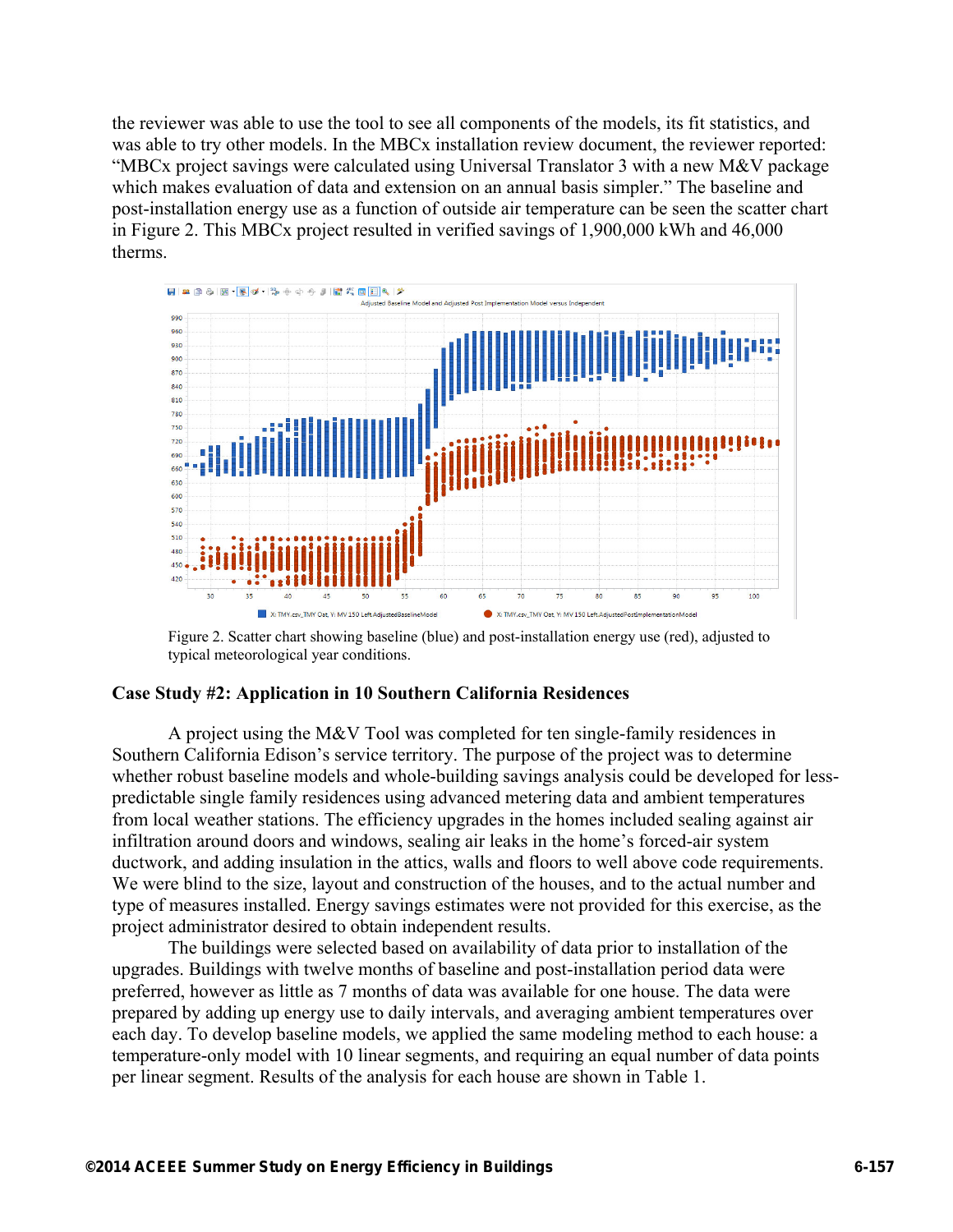|                | <b>Baseline</b> | Post       | Incl. Warm     | <b>Baseline</b><br>Energy | <b>Baseline</b><br>Model<br><b>Statistics</b> |             | Post-Install<br>Model<br><b>Statistics</b> |             | Savings  |               |
|----------------|-----------------|------------|----------------|---------------------------|-----------------------------------------------|-------------|--------------------------------------------|-------------|----------|---------------|
|                | Period          | Period     | Season?        | Estimate                  |                                               | $CV-$       |                                            | $CV-$       |          |               |
| Site           | (Mos.)          | $(Mos.)^*$ | (May -Oct.)    | (kWh)                     | $R^2$                                         | <b>RSME</b> | $R^2$                                      | <b>RSME</b> | kWh      | $\frac{0}{0}$ |
| 1              | 11              | 13         | through 8/21   | 9,086                     | 0.77                                          | 23.2%       | 0.74                                       | 26.9%       | 50       | $1\%$         |
| 2              | 11              | 11         | Y              | 4,999                     | 0.79                                          | 19.2%       | 0.68                                       | 16.8%       | 95       | 2%            |
| 3              | 8               | 15         | through $6/8$  | 20,188**                  | 0.25                                          | 22.9%       | 0.18                                       | 44.4%       | 8,875    | 44%           |
| $\overline{4}$ | 12              | 12         | Y              | 3,303                     | 0.50                                          | 25.7%       | 0.20                                       | 22.9%       | 384      | 12%           |
| 5              | 9               | 13         | through $8/23$ | $11,777**$                | 0.51                                          | 22.5%       | 0.70                                       | 17.2%       | 740      | 6%            |
| 6              | 17              | 13         | Y              | 7,122                     | 0.62                                          | 27.9%       | 0.53                                       | 33.0%       | 1,039    | 15%           |
| 7              | $\tau$          | 24         | Y              | $10.817**$                | 0.63                                          | 24.1%       | 0.68                                       | 22.3%       | $-1,481$ | $-14%$        |
| 8              | 11              | 12         | Y              | 5,978                     | 0.66                                          | 32.9%       | 0.70                                       | 28.7%       | 1,508    | 25%           |
| 9              | 11              | 12         | Y              | 9,558                     | 0.60                                          | 26.0%       | 0.57                                       | 23.5%       | 2,281    | 24%           |
| 10             | 11              | 13         | through $8/1$  | 3,736                     | 0.45                                          | 38.5%       | 0.48                                       | 35.4%       | $-895$   | $-24%$        |

Table 1. Summary of M&V results from 10 Southern California residences

\*Normalized savings for each site was based on period from 9/12/12 through 9/11/13

\*\*Estimated based on fewer days of baseline kWh data

The results show poorly fitting models for all houses, as judged by low values of  $R^2$  and high values of the coefficient of variation CV(RMSE). We did not attempt to develop the best model in each case; instead we consistently applied the same model for each house. This provided the opportunity to compare the model performance on the building population, identify general issues, and determine how the analysis may be improved. Several observations were made.

- 1. Two houses (7 and 10) resulted in negative savings. These houses had less energy data in the high-temperature summer months when savings were expected.
- 2. House 3 showed an unrealistically high estimate of savings, 44%. In this case, the baseline period duration was also short, and had less summertime energy data when savings are expected. This model had poor model fit as indicated by the low  $\mathbb{R}^2$  and high CV(RMSE) in the post-installation period.
- 3. A few sites exhibited energy use patterns in the baseline or post-installation period that were unexplained by temperature or day of week (see Sites 4, and 10).
- 4. Values of savings achieved for the remaining sites were reasonable for the measures installed. Most savings were expected in summer, as the measures served to reduce AC loads.
- 5. In general, the model goodness-of-fit statistic  $R^2$  was moderately good in most cases, while the CV was poor. It was noted that the models could be improved on a case-bycase basis. The buildings generally exhibited distinct weekday versus weekend and holiday operation patterns. Including a day-of-week parameter in the model and filters for holidays would help develop more accurate baseline models.
- 6. Residential data is 'noisy' and is generally less predictable than in regularly-scheduled commercial data. A screening criterion may be applied to remove less predictable houses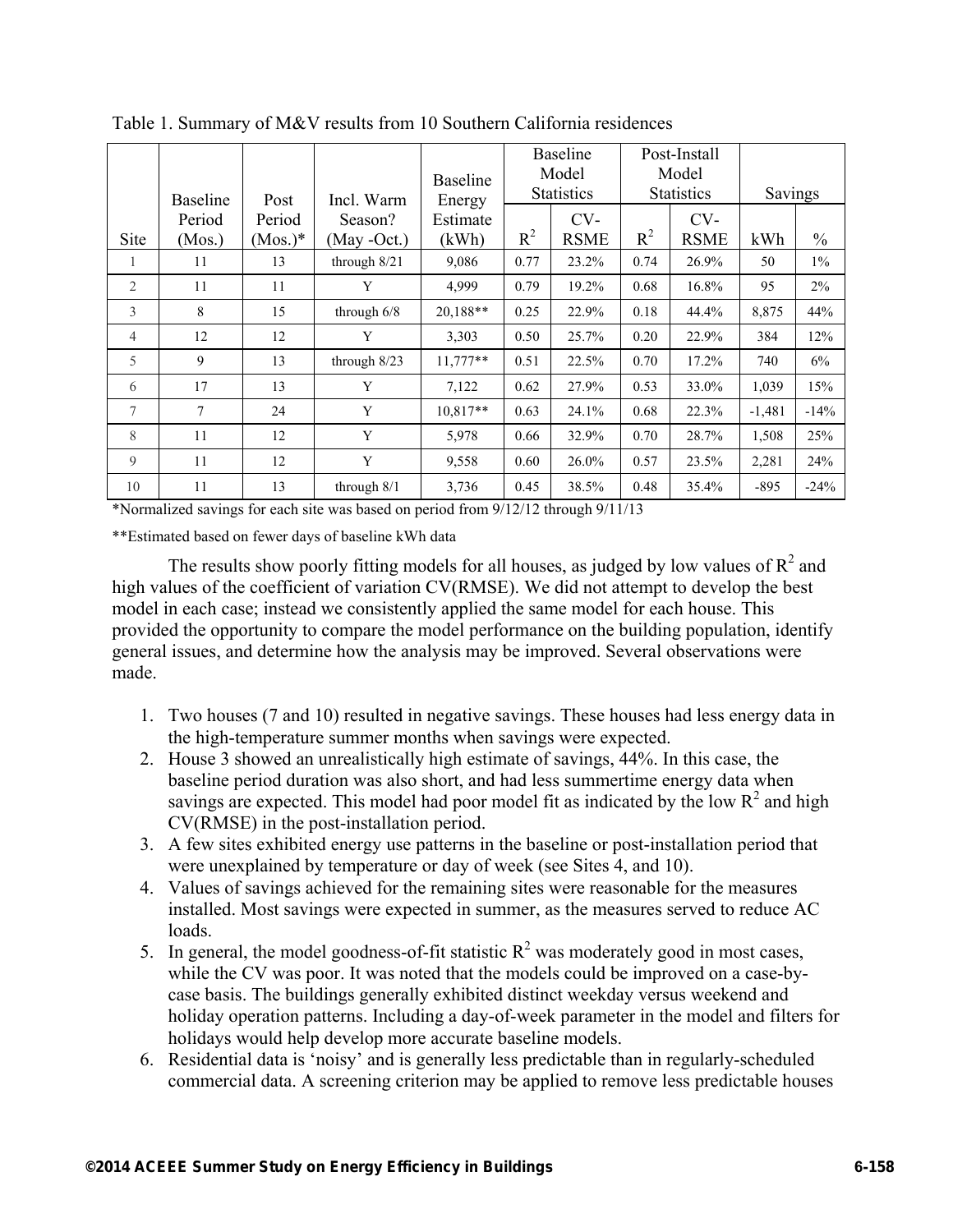from the sample, thereby improving overall predictive ability. This may be useful in targeting houses for this approach.

7. Costs to implement this savings methodology were minimal – approximately 6 hours for the 10 houses using this manual process. Costs may be further reduced with automation of the analysis. This study demonstrated that defensible results may be achieved with the smart meter data and applied analysis.

The Tool helps users to lower savings uncertainty by removing periods of anomalous energy use, selecting better model types (e.g. day of week and temperature), and generating better models (e.g. lower CV). Savings uncertainty is dependent on these factors, as well as on the amount of baseline and post-installation period data, and higher expected total savings (ASHRAE Guideline 14). A future study that determined the improvement in savings estimates resulting from better baseline models, and compared these savings predictions with the programs engineering calculations would be insightful. This work shows only that whole building M&V has promise in the residential sectors, using models developed for large commercial buildings.

### **Case Study #3: Savings Settlement in a Whole-Building Pay-for-Performance Program**

The M&V Tool is monitoring and tracking energy use and savings under Seattle City Light's whole-building pay-for-performance program. The subject building is 34 stories high with 582,000 total square feet, of which approximately 30% was occupied (rented), although occupancy did rise to approximately 50% over the summer of 2013. Both heating and cooling systems are electric.



Figure 3. Energy savings in a large commercial building in downtown Seattle. Savings is shown by the gap between the predicted baseline (dark line) and measured post-installation use (beige bars). Ambient temperature is shown by the green line at the top. Energy conservation measures were implemented at the times shown on the chart: (1) installation of isolation dampers for unoccupied zones, (2) 1 of 2 550-ton chillers replaced + conversion to variableprimary loop, (3) VFDs installed on 2 large (100 hp supply, 60 hp return) fan systems.

A time-and-temperature baseline model was developed for each of two electric energy meters for the year starting March 1, 2012. Beginning March 1, 2013 the first of three large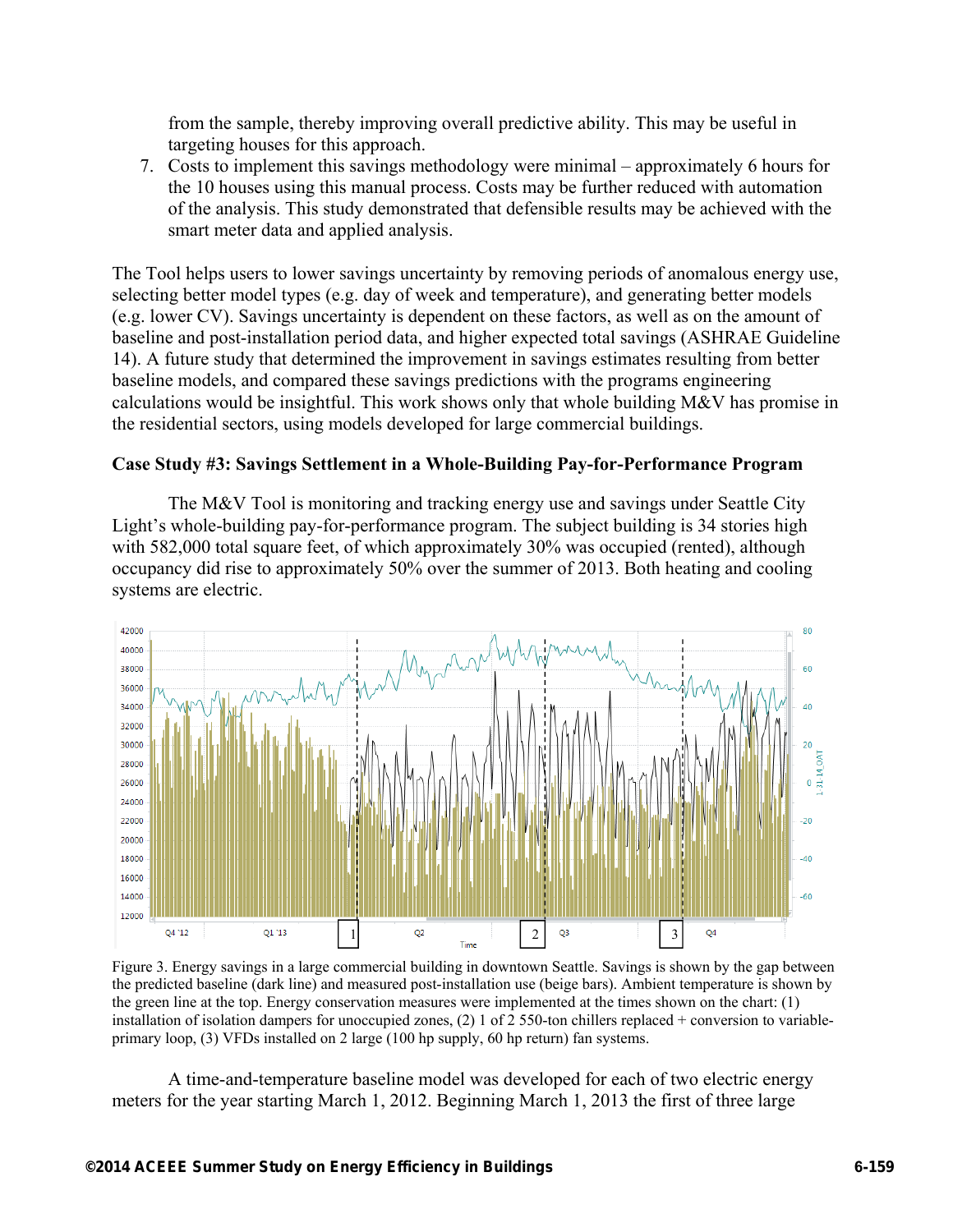energy conservation measures was installed as shown in Figure 3. Figure 3 shows the Tool's prediction of the baseline relative to the metered energy use for the combined meters. There is a dramatic decrease in use relative to the predicted baseline after installation of the first measure. In total, for the post-installation period since April 1, 2013, savings amounts to 16% of baseline period annual energy use. This percentage would be higher if the Tool could account for changes in occupancy. Interestingly, the Tool's estimate of savings uncertainty (at least 13%, with 68% confidence) closely matched a separate calculation of savings uncertainty using the fractional savings methodology (ASHRAE 2002).

## **Discussion**

In the preceding case studies, the M&V Tool showed how current practices may be enhanced. Several benefits were demonstrated through applying the M&V Tool with data from time-of-use and smart meters. These benefits included: (1) Flexibility in application: the M&V Tool was applied successfully in a large university building, a large commercial office building, and showed potential in single family residences. (2) Use as quality assurance to support traditional savings calculations, or as the savings settlement methodology in a pay-forperformance program. (3) Providing transparency and standardization that facilitates technical review – data files are transferrable, and may be viewed by anyone who has the free software. (4) Low learning curve, technical reviewers and other stakeholders may be brought up to speed quickly.

The M&V Tool does have limitations: The preceding case studies showed that its regression modeling algorithm is appropriate for regularly scheduled and temperature sensitive buildings. Many buildings do not exhibit such regular behavior. For such buildings, the M&V Tool's regression algorithm will generate large  $CV(RMSE)$  and low  $R^2$  values, and high baseline model uncertainties. Acceptable values of these metrics may be established as a means of screening out buildings where the M&V Tool cannot produce acceptable models.

The initial release of the M&V Tool has many useful features and capabilities. There are several ways in which it may be improved. Addition of another independent parameter to the regression algorithm may help make the tool more useful. As was indicated in the Seattle City Light case study, there is currently no means by which the Tool can include both building occupancy and temperature effects, as it allows only one independent variable. Also, granular occupancy data rarely exists. Future versions of the tool will allow additional independent variables, enabling user to use less granular (e.g. monthly) occupancy data. The impact of humidity may be important in some climates. These capabilities should be developed and tested. Another improvement would be to test the uncertainty algorithms with more buildings and in more climate zones and with additional fuels.

#### **What Does Change Look Like?**

The M&V Tool is one of several tools that have similar savings analysis methods. For example, in the public domain, ASHRAE provides source and executable code for its Inverse Modeling Toolkit (ASHRAE 2002). The IMT provides linear change-point modeling capability that relates ambient temperature to energy use, but does not estimate savings uncertainty. The spreadsheet-based Energy Charting and Metrics (ECAM) Tool (Koran 2014) also implements ASHRAE's change-point modeling capability as well as the fractional savings method to estimate savings uncertainty. In the last few years, many Energy Management and Information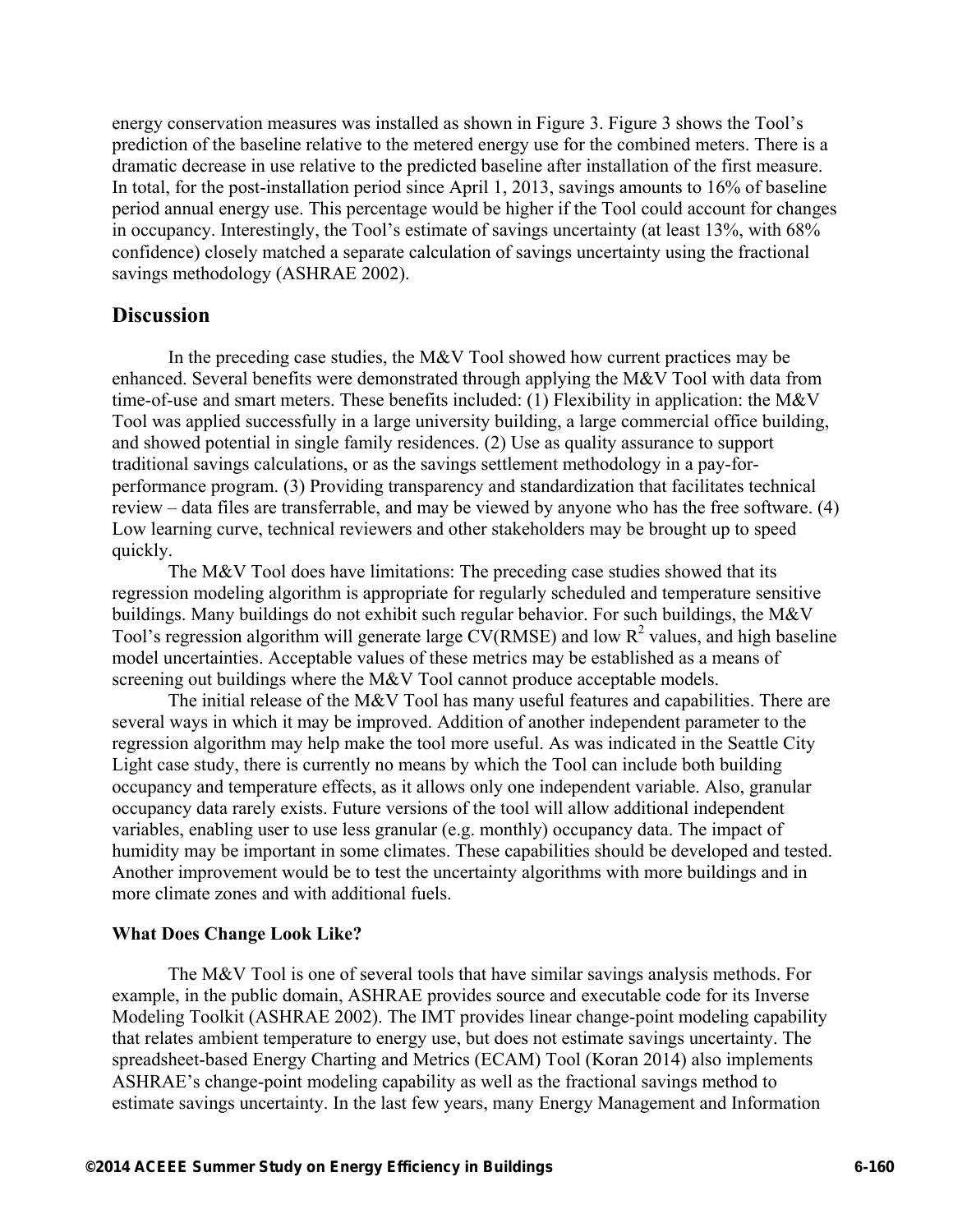Systems (EMIS) vendors have appeared, each with some capability to remotely assess building operations data, recommend improvements, establish an energy baseline model, and quantify savings over time (Kramer et.al. 2013). While their software is proprietary, their baselines and savings may be evaluated in order that stakeholders have confidence in their results. Several utilities are conducting pilot and demonstration programs using these EMIS products (Erickson 2012).

Clearly, improved metering and analysis technologies are penetrating the energy efficiency industry, and change from status quo is likely. The methods and tools promote standardization of the energy settlement process, enabling all involved parties, from service providers, technical reviewers, and impact evaluators to understand the data requirements, measurement duration, analysis methods, metrics and criteria of application. This should serve to reduce administration costs and increase confidence in savings at both the project and program levels. Such change is likely to include a streamlining of the saving settlement process, more standardization, and faster program throughput – leading to capture of more savings. More emphasis on whole-building pay-for-performance and on savings persistence is a likely result, with efficiency, behavioral, and demand response programs better integrated.

Service providers may be relieved of the arduous and costly process of data collection and analysis for individual measures, freeing them to identify more savings opportunities in buildings. Previously hard-to-reach market sectors may become more cost-effective to serve. For example, a contractor-driven direct-install program may address a small building sector, while savings are determined from analysis of the building's smart meter data. Such programs allow more market actors into the industry, unlocking the savings potential in these hard-to-reach sectors.

Expanding financing of energy efficiency from government and public goods-funded sectors to the private sector can increase the amount of economic activity in this area. Through rigorous, standard, and transparent applications of M&V, financing experts will gain the information they need to better assess individual project risks and returns. This can stimulate more confidence in energy efficiency, which in turn initiates more projects, involves more market actors, and ultimately scales up energy conservation. The new metering technologies and M&V tools can foster this positive change in the market.

## **Conclusion**

The M&V Tool has been shown to address several technical, cost, and administrative issues in energy efficiency projects and programs. In its short history, it has been applied to diverse project types in different market sectors. Several improvements have been identified, such as automatic collection of weather data, adding more independent variables to the model algorithms, and testing it in different climates and buildings. Funding opportunities to support further testing and development are sought, and are anticipated as its use and applications increase.